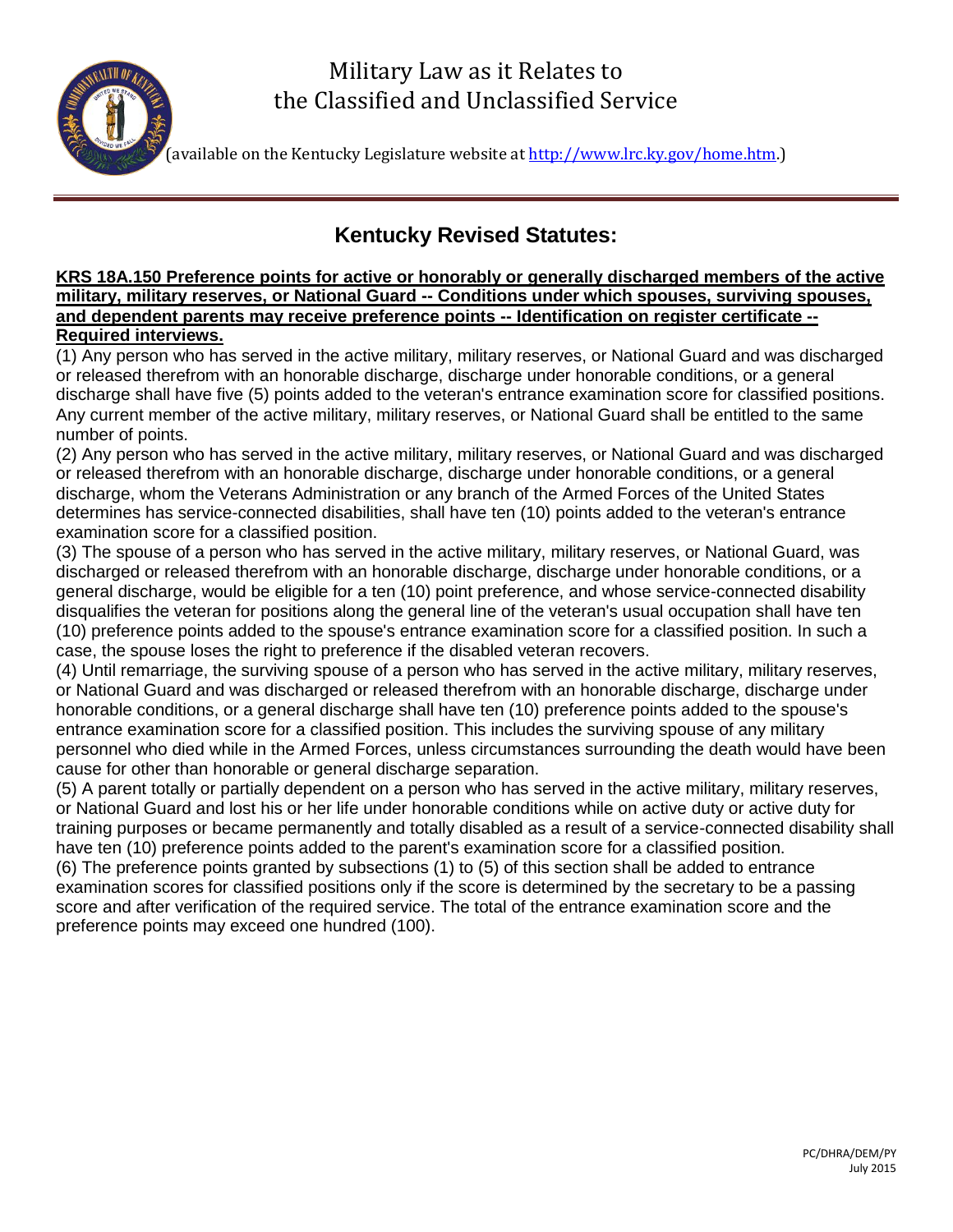(7) (a) When a register certificate is transmitted to a state agency for employment consideration, that certificate shall clearly identify all individuals entitled to preference points under subsections (1) to (6) of this section, whether or not an examination is actually a part of the selection method. Regardless of the selection method used to fill a vacancy, these individuals shall be clearly identified.

(b) 1. If the number of individuals identified in paragraph (a) of this subsection is less than five (5), the employing agency shall offer an interview to all individuals identified in paragraph (a) of this subsection, including individuals presently employed by the Commonwealth of Kentucky and applying for another classified position within state government.

2. If the number of individuals identified in paragraph (a) of this subsection equals or exceeds five (5), the employing agency shall offer an interview to no fewer than five (5).

# **Effective:** July 15, 2010

**History:** Amended 2010 Ky. Acts ch. 4, sec. 1, effective July 15, 2010. -- Amended 1998 Ky. Acts ch. 154, sec. 37, effective July 15, 1998. -- Amended 1994 Ky. Acts ch. 180, sec. 2, effective July 15, 1994. -- Amended 1988 Ky. Acts ch. 129, sec. 2, effective July 15, 1988. -- Amended 1984 Ky. Acts ch. 109, sec. 1, effective July 13, 1984. -- Repealed, reenacted, and amended as KRS 18A.150, 1982 Ky. Acts ch. 448, sec. 30, effective July 15, 1982. -- Amended 1980 Ky. Acts ch. 132, sec. 4, effective July 15, 1980. -- Amended 1976 Ky. Acts ch. 86, sec. 6, effective March 29, 1976. -- Amended 1974 Ky. Acts ch. 162, sec. 6; and ch. 386, sec. 1. -- Created 1970 Ky. Acts ch. 28, sec. 1.

**2010-2012 Budget Reference.** See State/Executive Branch Budget, 2010 (1st Extra. Sess.) StateKy. Acts ch. 1, Pt. I, C, 1, (2) at 18.

**2010-2012 Budget Reference.** See State/Executive Branch Budget, 2010 (1st Extra. Sess.) Ky. Acts ch. 1, Pt. I, D, 10, (1) at 28.

**Formerly codified as** KRS 18.212.

#### **KRS 18A.190 Holidays for state personnel -- Military spouses to receive paid deployment and return days off.**

(3) Any state employee who is the spouse of a member of the United States Armed Forces, including a member of a state National Guard or a Reserve component on federal active duty, shall receive, at the discretion of the state employee, one (1) day off, with pay, from work when the member is deployed and one (1) day off, with pay, from work when the member returns from deployment.

# **KRS 61.371 Definitions for KRS 61.371 to 61.379.**

As used in KRS 61.371 to 61.379, unless the context otherwise requires:

(1) "Public employee" means a person appointed to a position in public service for which he is compensated on a full-time basis, excluding elected officers;

(2) "Public service" means employment by the Commonwealth of Kentucky, or by any county, city, or political subdivision or by any department, board, agency, or commission thereof;

(3) "Employer" means the officer, employee, board, commission or agency authorized by law to make appointments to a position in public service;

(4) "Position" means an office or employment in the public service, excluding an office filled by popular election;

(5) "Military duty" means training and service performed by an inductee, enlistee, or reservist or any entrant into a temporary component of the armed forces of the United States, and time spent in reporting for and returning from such training and service, or if a rejection occurs, from the place of reporting therefore. "Military duty" shall not include voluntary active duty for training of an individual as a reservist in the armed forces of the United States;

(6) "Board" means the personnel board established by KRS Chapter 18A;

(7) "Seniority" means the increase in compensation, status, and responsibility resulting from promotion or step progression within a class of a classified service or promotion or increase in compensation, status, and responsibility in the unclassified service.

**History:** Created 1966 Ky. Acts ch. 32, sec. 1.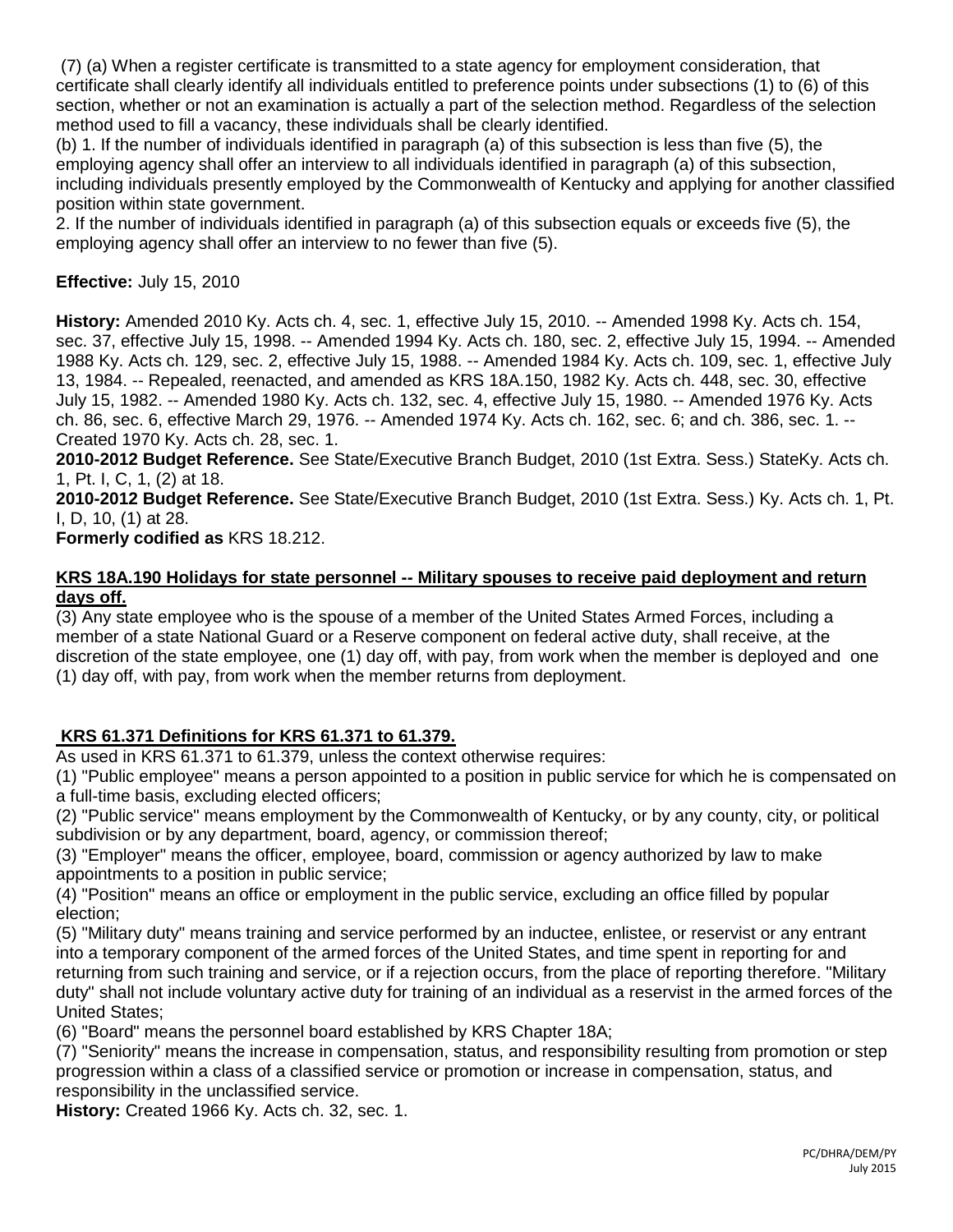#### **KRS 61.373 Restoration of public employee to position after military duty -- Right to leave of absence - - Appeals.**

(1) Any public employee who leaves a position after June 16, 1966, voluntarily or involuntarily, in order to perform military duty, and who is relieved or discharged from such duty under conditions other than dishonorable, and who has not been absent from public employment due to military duty in time of war or national or state emergency for a period of time longer than the duration of the war or national or state emergency plus six (6) months or in time of peace for a period of time not longer than six (6) years, and makes application for reemployment within ninety (90) days after he is relieved from military duty or from hospitalization or treatment continuing after discharge for a period of not more than one (1) year:

(a) If still physically qualified to perform the duties of his position, shall be restored to such position if it exists and is not held by a person with greater seniority, otherwise to a position of like seniority, status and pay;

(b) If not qualified to perform the duties of his position by reason of disability sustained during such service, the public employee shall be placed in another position, the duties of which he is qualified to perform and which will provide him like seniority, status and pay, or the nearest approximation thereof consistent with the circumstances of his case.

(2) (a) Officers and employees of this state, or any department or agency thereof, shall be granted a leave of absence by their employers for the period required to perform active duty or training in the National Guard or any reserve component of the Armed Forces of the United States.

(b) Upon the officer's or employee's release from a period of active duty or training, except as provided in KRS 61.394, he or she shall be permitted to return to his or her former position of employment or a position with equivalent seniority, status, pay, and any other rights or benefits that would have been bestowed if he or she had not been absent.

(c) An officer or employee who is not permitted to return to his or her former position may appeal the dismissal in accordance with KRS Chapter 18A.

(3) In the case of any person who is entitled to be restored to a position in accordance with KRS 61.371 to 61.379, if the personnel board finds that the department or agency with which such person was employed immediately prior to his military duty:

(a) Is no longer in existence and its functions have not been transferred to any other agency; or

(b) For any reason it is not feasible for such person to be restored to employment by the department or agency, the board shall determine whether or not there is a position in any other department or agency of the same public employer for which the person is qualified and which is either vacant or held by a person having a temporary appointment thereto. In any case in which the board determines that there is such a position, the person shall be restored to the position by the department or agency in which the position exists. Effective: April 13, 2010

History: Amended 2010 Ky. Acts ch. 153, sec. 13, effective April 13, 2010.—Create 1966 Ky. Acts ch.32, sec 2.

# **KRS 61.375 Restored employee discharged only for cause for year -- Seniority.**

Any person who is restored to a position in accordance with KRS 61.371 to 61.379 shall not be discharged from his position without cause within one (1) year after his restoration, and shall, without limiting other rights conferred by this or other sections, be considered as having been on furlough or leave of absence during his period of military duty. He shall be restored without loss of seniority, including, upon promotion or other advancement following completion of any period of employment required therefor, a seniority date in the advance position which will place him ahead of all persons previously junior to him who advanced to the position during his absence in the Armed Forces.

**History:** Created 1966 Ky. Acts ch. 32, sec. 3.

# **KRS 61.377 Leaves of absence to permit induction in military service.**

Any employee who holds a position in the public service shall be granted a leave of absence for the purpose of being inducted or otherwise entering military duty. If not accepted for such duty, the employee shall be reinstated in his position without loss of seniority or status, or reduction in his rate of pay. During the period the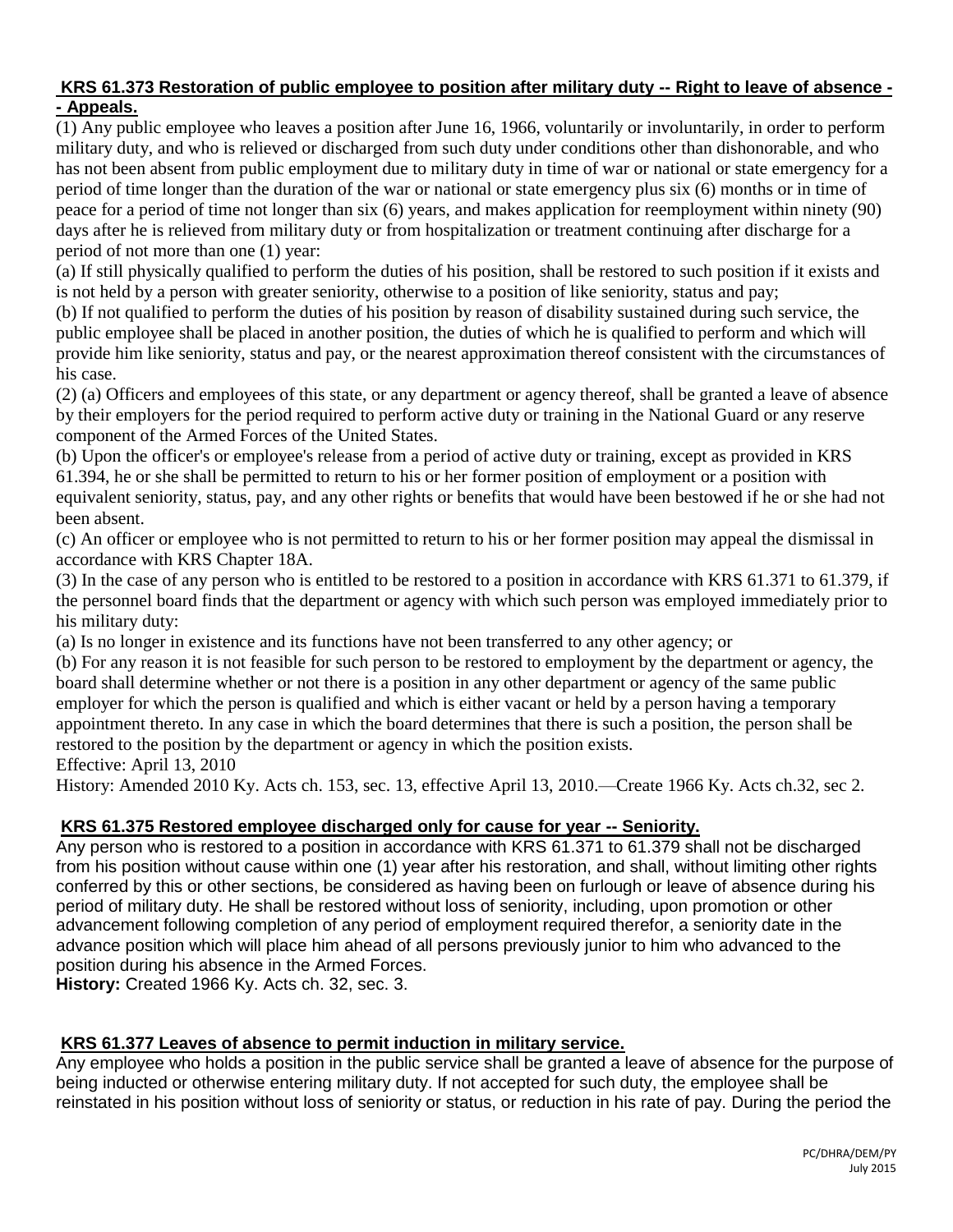employee shall for all purposes be considered to have rendered service and to have been compensated therefore at his regular rate of pay. **History:** Created 1966 Ky. Acts ch. 32, sec. 4.

# **KRS 61.379 Rules and regulations -- Appeals from failure to restore or discharge -- Procedure.**

The board shall adopt regulations to carry out the provisions of KRS 61.371 to 61.379 in accordance with KRS Chapter 13A. Any public employee who is not restored to a position, or who is discharged without cause within one (1) year after restoration, may appeal to the board for review. Upon review, both the employee and the employer may be represented by counsel. Technical rules as to admission of evidence shall not apply. If the board finds that the employer has violated the provisions of KRS 61.371 to 61.379 or regulations promulgated thereunder, it shall direct the employer to comply with the provisions and to compensate the employee for loss of pay suffered by reason of the violation; except any amount received by the employee during the period from his discharge to reinstatement from other public employment, unemployment compensation, or readjustment allowances from a public agency shall be deducted from such compensation.

**History:** Created 1966 Ky. Acts ch. 32, sec. 5.

**Legislative Research Commission Note** (10/5/90). Pursuant to KRS 7.136(1), KRS Chapter 13A has been substituted for the prior reference to KRS Chapter 13 in this statute. The sections in KRS Chapter 13 were repealed by 1984 Ky. Acts ch. 417, § 36 and KRS Chapter 13A was created in that same chapter of the 1984 Ky. Acts.

#### **KRS 61.394 State employees' leave of absence -- Pay -- Unused military leave.**

All officers and employees of this state, or of any department or agency thereof who are members of the National Guard or of any reserve component of the Armed Forces of the United States, or of the reserve corps of the United States Public Health Service, shall be entitled to leave of absence from their respective duties, without loss of time, pay, regular leave, impairment of efficiency rating, or of any other rights or benefits to which they are entitled, while in the performance of duty or training in the service of this state or of the United States under competent orders as specified in this section. In any one (1) federal fiscal year, officers or employees, while on military leave, shall be paid their salaries or compensations for a period or periods not exceeding twenty-one (21) calendar days. Any unused military leave in a federal fiscal year shall be carried over to the next year. Any unused military leave shall expire two (2) years after it has accrued.

### **Effective:** July 12, 2006

**History:** Amended 2006 Ky. Acts ch. 194, sec. 2, effective July 12, 2006. -- Amended 2002 Ky. Acts ch. 95, sec. 2, effective July 15, 2002. -- Amended 1994 Ky. Acts ch. 434, sec. 1, effective July 15, 1994. -- Created 1962 Ky. Acts ch. 51, sec. 1.

# **Kentucky Administrative Regulations:**

#### **101 KAR 1:395. Restoration from military duty.**

RELATES TO: KRS 61.371-61.379

STATUTORY AUTHORITY: KRS Chapter 13A, 61.379

NECESSITY, FUNCTION, AND CONFORMITY: KRS 61.379 directs the Personnel Board to adopt administrative regulations to carry out the provisions of KRS 61.371 to 61.379. This administrative regulation will replace 101 KAR 1:390 which includes repetition of statutory language which is being repealed.

Section 1. Restoration from Military Duty. (1) If an employee advises his employer that he is leaving his position to perform military duty, the employer shall advise the employee in writing of his rights under KRS 61.371 to 61.379.

 (2) An employee who returns from military duty and is denied restoration of employment shall be advised in writing of such denial by the employer.

 (3) The required notice of denial by the employer shall include the employee's right to appeal to the state personnel board within the time limits prescribed by KRS 413.160.